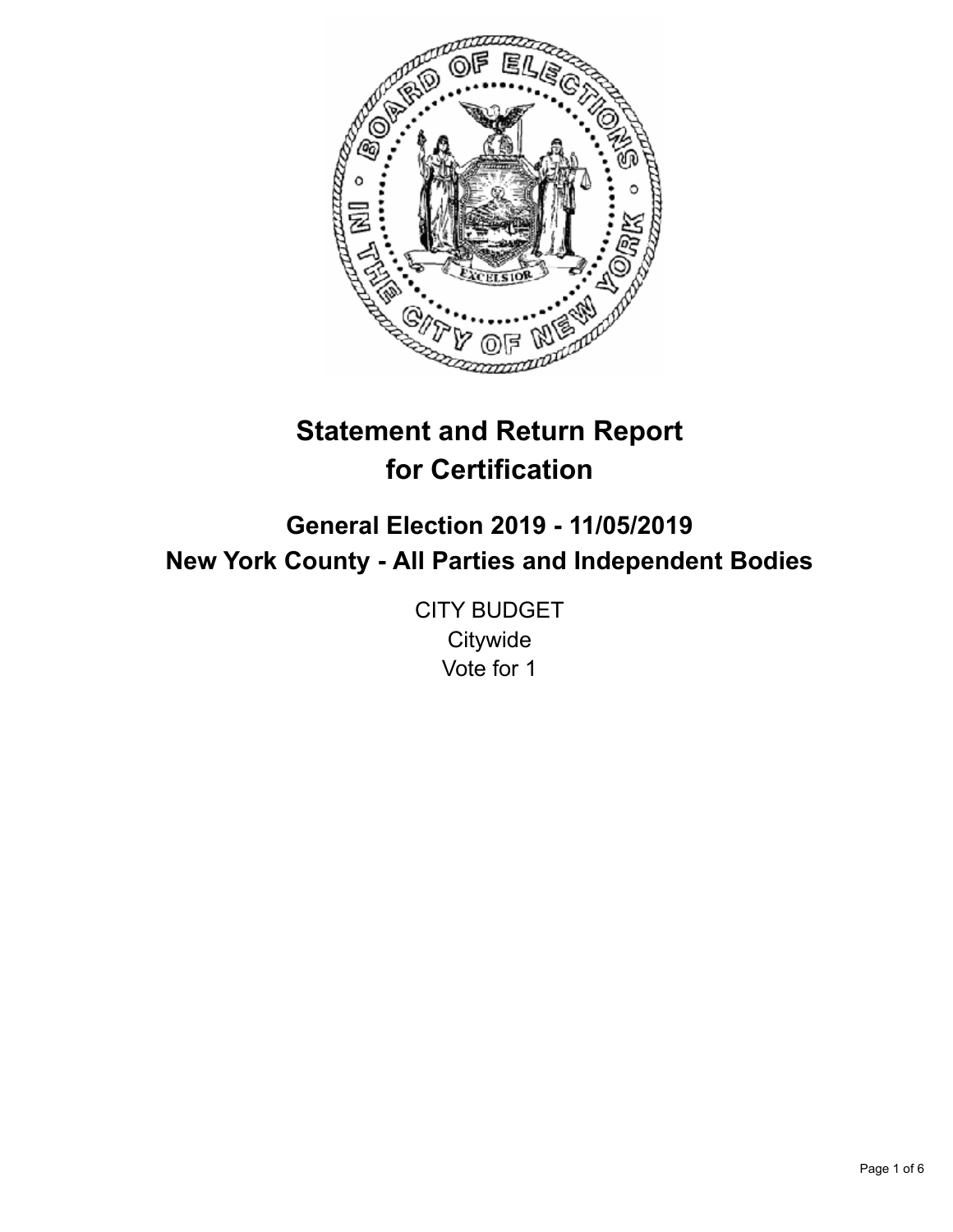

| PUBLIC COUNTER                                           | 12,931   |
|----------------------------------------------------------|----------|
| <b>MANUALLY COUNTED EMERGENCY</b>                        | $\Omega$ |
| ABSENTEE / MILITARY                                      | 236      |
| <b>AFFIDAVIT</b>                                         | 121      |
| <b>Total Ballots</b>                                     | 13,288   |
| Less - Inapplicable Federal/Special Presidential Ballots | $\Omega$ |
| <b>Total Applicable Ballots</b>                          | 13,288   |
| YES                                                      | 8,516    |
| <b>NO</b>                                                | 2,880    |
| <b>Total Votes</b>                                       | 11,396   |
| Unrecorded                                               | 1.892    |

# **Assembly District 66**

| <b>PUBLIC COUNTER</b>                                    | 15,743 |
|----------------------------------------------------------|--------|
| <b>MANUALLY COUNTED EMERGENCY</b>                        | 0      |
| ABSENTEE / MILITARY                                      | 399    |
| AFFIDAVIT                                                | 127    |
| <b>Total Ballots</b>                                     | 16,269 |
| Less - Inapplicable Federal/Special Presidential Ballots | 0      |
| <b>Total Applicable Ballots</b>                          | 16,269 |
| <b>YES</b>                                               | 12,515 |
| NO.                                                      | 2,782  |
| <b>Total Votes</b>                                       | 15,297 |
| Unrecorded                                               | 972    |

| <b>PUBLIC COUNTER</b>                                    | 20,401   |
|----------------------------------------------------------|----------|
| <b>MANUALLY COUNTED EMERGENCY</b>                        | $\Omega$ |
| ABSENTEE / MILITARY                                      | 475      |
| AFFIDAVIT                                                | 171      |
| <b>Total Ballots</b>                                     | 21,047   |
| Less - Inapplicable Federal/Special Presidential Ballots | 0        |
| <b>Total Applicable Ballots</b>                          | 21,047   |
| <b>YES</b>                                               | 15,365   |
| NO.                                                      | 4,182    |
| <b>Total Votes</b>                                       | 19,547   |
| Unrecorded                                               | 1.500    |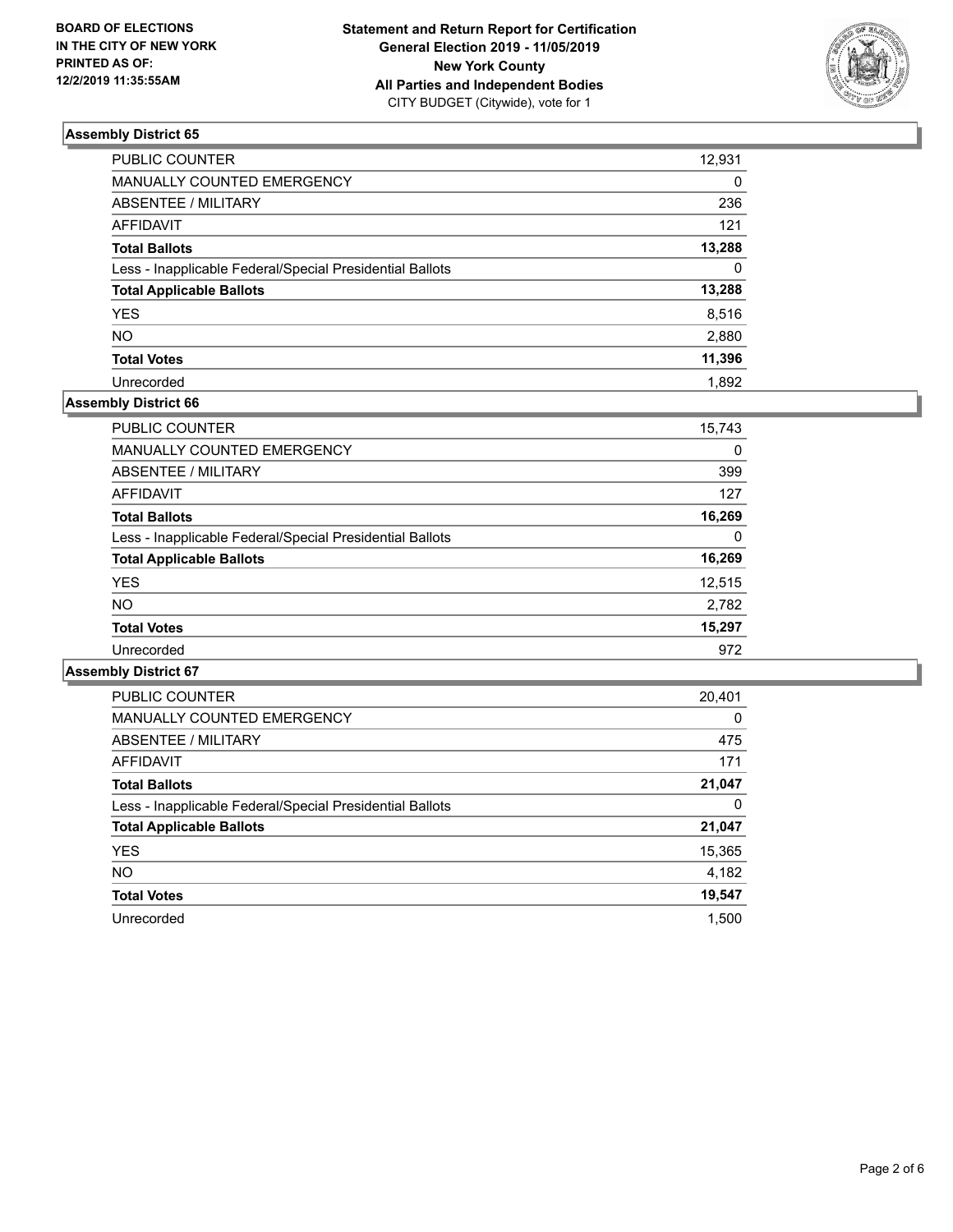

| <b>PUBLIC COUNTER</b>                                    | 12,186   |
|----------------------------------------------------------|----------|
| MANUALLY COUNTED EMERGENCY                               | 6        |
| <b>ABSENTEE / MILITARY</b>                               | 371      |
| <b>AFFIDAVIT</b>                                         | 152      |
| <b>Total Ballots</b>                                     | 12,715   |
| Less - Inapplicable Federal/Special Presidential Ballots | $\Omega$ |
| <b>Total Applicable Ballots</b>                          | 12,715   |
| <b>YES</b>                                               | 7,909    |
| <b>NO</b>                                                | 2,265    |
| <b>Total Votes</b>                                       | 10,174   |
| Unrecorded                                               | 2.541    |

## **Assembly District 69**

| <b>PUBLIC COUNTER</b>                                    | 20,983 |
|----------------------------------------------------------|--------|
| <b>MANUALLY COUNTED EMERGENCY</b>                        | 0      |
| ABSENTEE / MILITARY                                      | 550    |
| AFFIDAVIT                                                | 155    |
| <b>Total Ballots</b>                                     | 21,688 |
| Less - Inapplicable Federal/Special Presidential Ballots | 0      |
| <b>Total Applicable Ballots</b>                          | 21,688 |
| <b>YES</b>                                               | 16,215 |
| <b>NO</b>                                                | 3,284  |
| <b>Total Votes</b>                                       | 19,499 |
| Unrecorded                                               | 2,189  |

| <b>PUBLIC COUNTER</b>                                    | 16,622   |
|----------------------------------------------------------|----------|
| <b>MANUALLY COUNTED EMERGENCY</b>                        | $\Omega$ |
| ABSENTEE / MILITARY                                      | 443      |
| <b>AFFIDAVIT</b>                                         | 176      |
| <b>Total Ballots</b>                                     | 17,241   |
| Less - Inapplicable Federal/Special Presidential Ballots | 0        |
| <b>Total Applicable Ballots</b>                          | 17,241   |
| <b>YES</b>                                               | 12,026   |
| NO.                                                      | 2,986    |
| <b>Total Votes</b>                                       | 15,012   |
| Unrecorded                                               | 2.229    |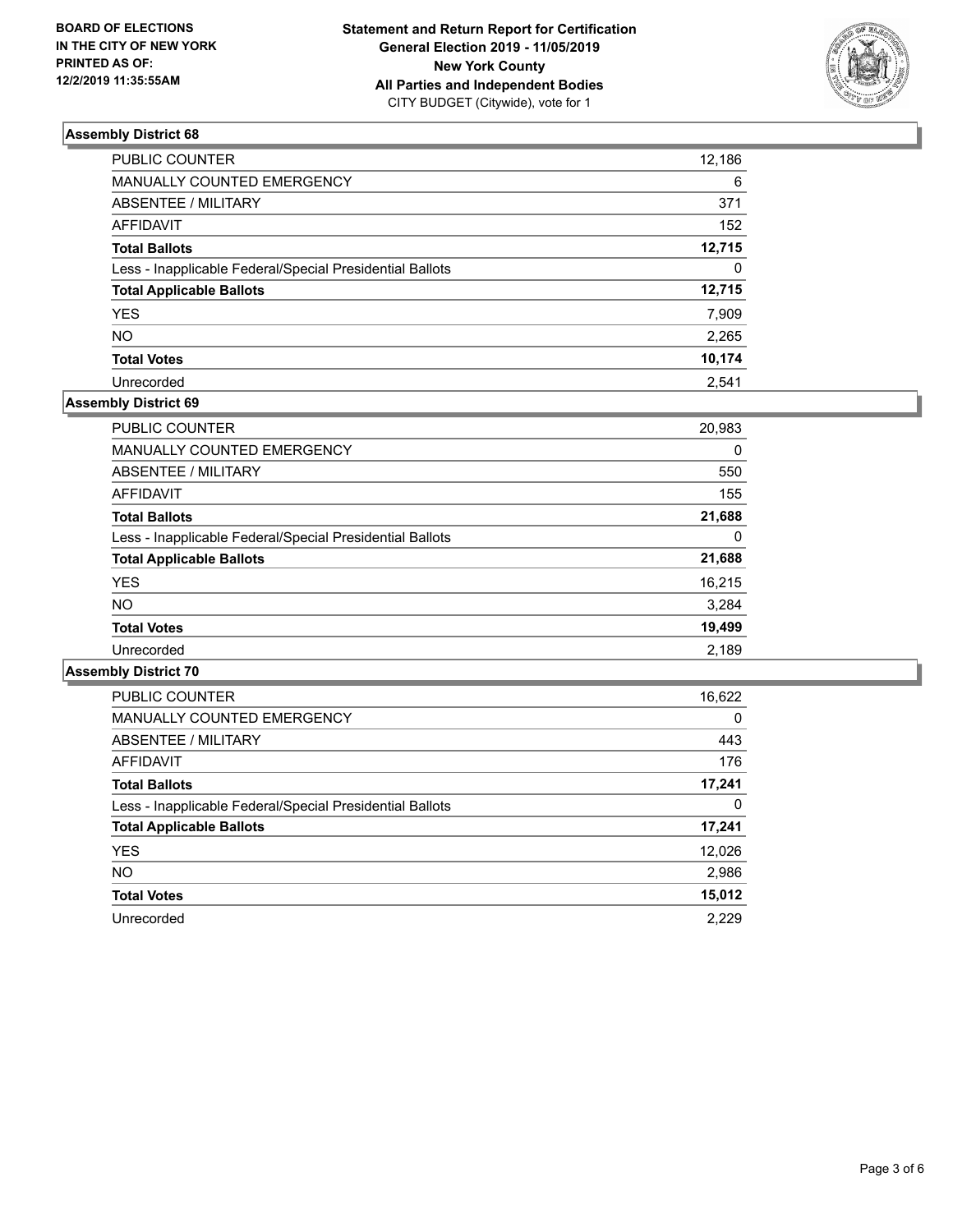

| PUBLIC COUNTER                                           | 15,954   |
|----------------------------------------------------------|----------|
| MANUALLY COUNTED EMERGENCY                               | $\Omega$ |
| ABSENTEE / MILITARY                                      | 317      |
| <b>AFFIDAVIT</b>                                         | 209      |
| <b>Total Ballots</b>                                     | 16,480   |
| Less - Inapplicable Federal/Special Presidential Ballots | $\Omega$ |
| <b>Total Applicable Ballots</b>                          | 16,480   |
| <b>YES</b>                                               | 11,516   |
| NΟ                                                       | 2,579    |
| <b>Total Votes</b>                                       | 14,095   |
| Unrecorded                                               | 2.385    |

# **Assembly District 72**

| <b>PUBLIC COUNTER</b>                                    | 11,015 |
|----------------------------------------------------------|--------|
| <b>MANUALLY COUNTED EMERGENCY</b>                        | 0      |
| ABSENTEE / MILITARY                                      | 172    |
| AFFIDAVIT                                                | 98     |
| <b>Total Ballots</b>                                     | 11,285 |
| Less - Inapplicable Federal/Special Presidential Ballots | 0      |
| <b>Total Applicable Ballots</b>                          | 11,285 |
| <b>YES</b>                                               | 7,544  |
| NO.                                                      | 1,692  |
| <b>Total Votes</b>                                       | 9,236  |
| Unrecorded                                               | 2.049  |

| <b>PUBLIC COUNTER</b>                                    | 15,422   |
|----------------------------------------------------------|----------|
| <b>MANUALLY COUNTED EMERGENCY</b>                        | $\Omega$ |
| ABSENTEE / MILITARY                                      | 642      |
| <b>AFFIDAVIT</b>                                         | 107      |
| <b>Total Ballots</b>                                     | 16,171   |
| Less - Inapplicable Federal/Special Presidential Ballots | 0        |
| <b>Total Applicable Ballots</b>                          | 16,171   |
| <b>YES</b>                                               | 10,804   |
| <b>NO</b>                                                | 4.321    |
| <b>Total Votes</b>                                       | 15,125   |
| Unrecorded                                               | 1.046    |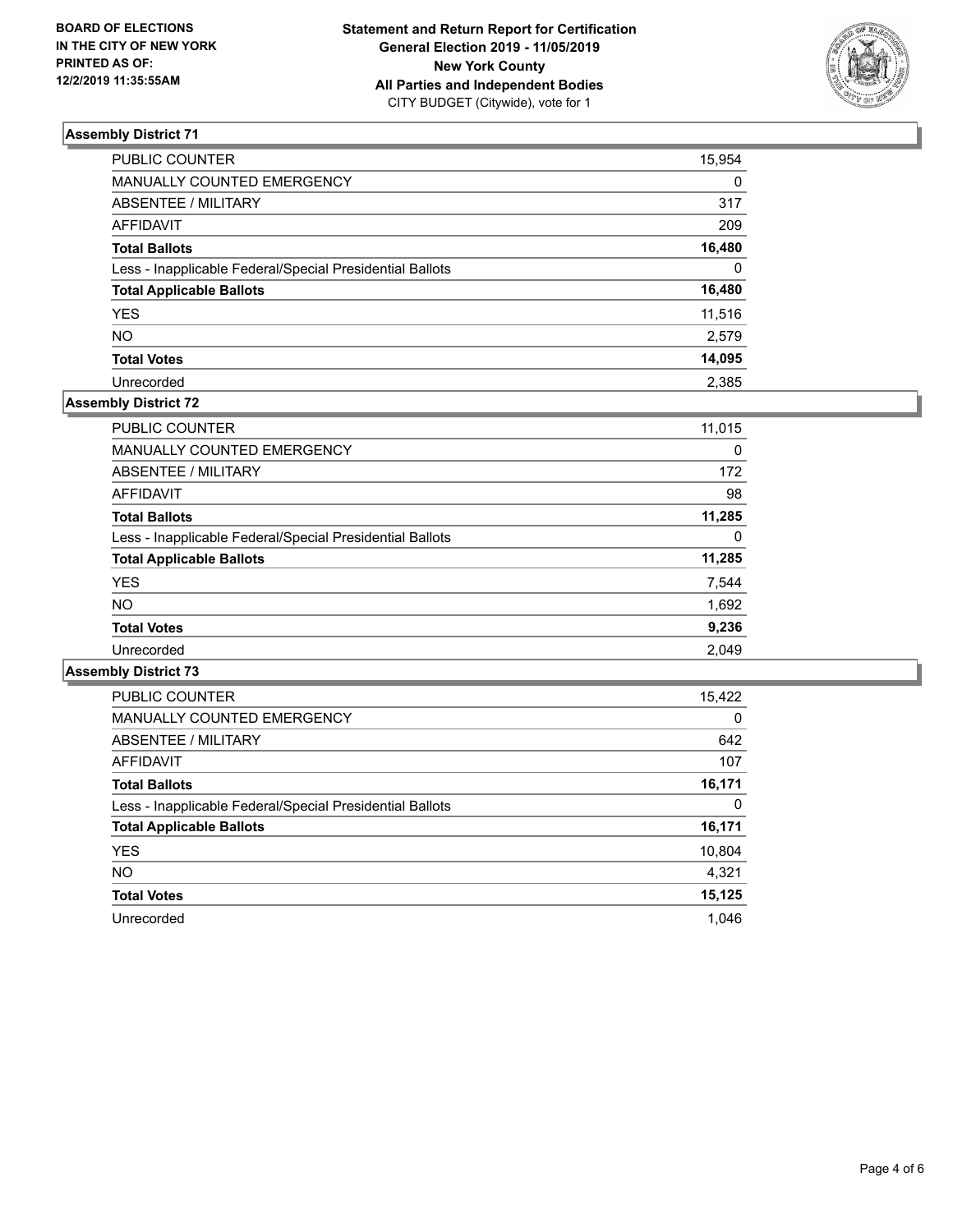

| PUBLIC COUNTER                                           | 14,954       |
|----------------------------------------------------------|--------------|
| MANUALLY COUNTED EMERGENCY                               | 16           |
| ABSENTEE / MILITARY                                      | 376          |
| <b>AFFIDAVIT</b>                                         | 128          |
| <b>Total Ballots</b>                                     | 15,474       |
| Less - Inapplicable Federal/Special Presidential Ballots | $\mathbf{0}$ |
| <b>Total Applicable Ballots</b>                          | 15,474       |
| <b>YES</b>                                               | 10,700       |
| <b>NO</b>                                                | 3,063        |
| <b>Total Votes</b>                                       | 13,763       |
| Unrecorded                                               | 1.711        |

# **Assembly District 75**

| <b>PUBLIC COUNTER</b>                                    | 15,203 |
|----------------------------------------------------------|--------|
| <b>MANUALLY COUNTED EMERGENCY</b>                        | 0      |
| ABSENTEE / MILITARY                                      | 383    |
| AFFIDAVIT                                                | 99     |
| <b>Total Ballots</b>                                     | 15,685 |
| Less - Inapplicable Federal/Special Presidential Ballots | 0      |
| <b>Total Applicable Ballots</b>                          | 15,685 |
| <b>YES</b>                                               | 11,518 |
| <b>NO</b>                                                | 2,802  |
| <b>Total Votes</b>                                       | 14,320 |
| Unrecorded                                               | 1,365  |
|                                                          |        |

| <b>PUBLIC COUNTER</b>                                    | 15,634   |
|----------------------------------------------------------|----------|
| <b>MANUALLY COUNTED EMERGENCY</b>                        | $\Omega$ |
| ABSENTEE / MILITARY                                      | 413      |
| <b>AFFIDAVIT</b>                                         | 123      |
| <b>Total Ballots</b>                                     | 16,170   |
| Less - Inapplicable Federal/Special Presidential Ballots | 0        |
| <b>Total Applicable Ballots</b>                          | 16,170   |
| <b>YES</b>                                               | 11,076   |
| <b>NO</b>                                                | 4.014    |
| <b>Total Votes</b>                                       | 15,090   |
| Unrecorded                                               | 1.080    |